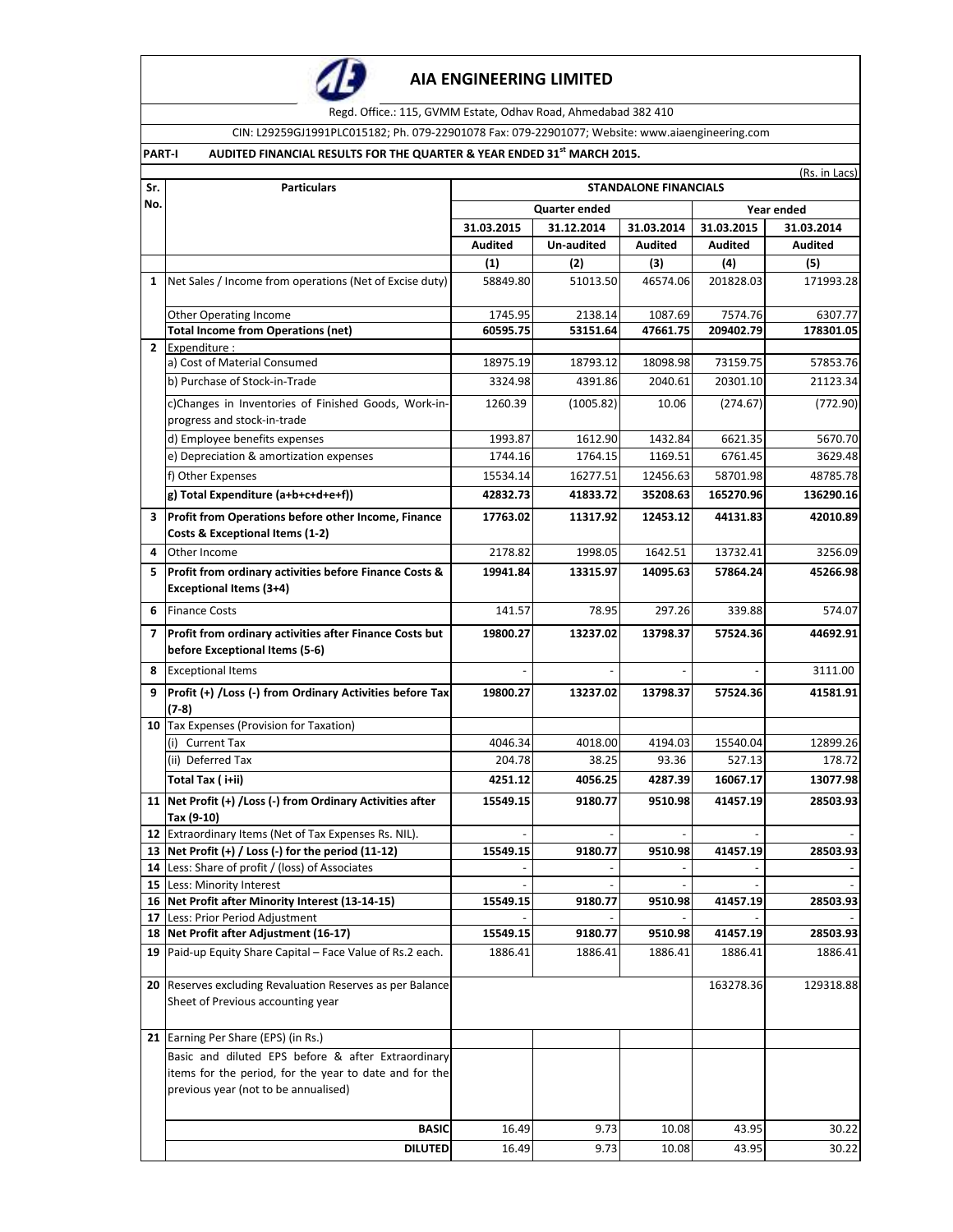

Regd. Office.: 115, GVMM Estate, Odhav Road, Ahmedabad 382 410

#### CIN: L29259GJ1991PLC015182; Ph. 079-22901078 Fax: 079-22901077; Website: www.aiaengineering.com

### **PART II AUDITED FINANCIAL RESULTS FOR THE QUARTER & YEAR ENDED 31st MARCH 2015.**

| Sr.            | <b>Particulars</b>                                                                             | <b>STANDALONE FINANCIALS</b> |                          |            |            |            |  |
|----------------|------------------------------------------------------------------------------------------------|------------------------------|--------------------------|------------|------------|------------|--|
| No.            |                                                                                                |                              | Quarter ended            |            |            | Year ended |  |
|                |                                                                                                | 31.03.2015                   | 31.12.2014               | 31.03.2014 | 31.03.2015 | 31.03.2014 |  |
| Α.             | <b>PARTICULARS OF SHAREHOLDING</b>                                                             |                              |                          |            |            |            |  |
| $\mathbf{1}$   | <b>Public Shareholding</b>                                                                     |                              |                          |            |            |            |  |
|                | No. of Equity Shares                                                                           | 36171450                     | 36171450                 | 36171250   | 36171450   | 36171250   |  |
|                | Percentage of Shareholding                                                                     | 38.35%                       | 38.35%                   | 38.35%     | 38.35%     | 38.35%     |  |
| $\overline{2}$ | Promoters & Promoter group Shareholding                                                        |                              |                          |            |            |            |  |
|                | (a)-Pledged/Encumbered - Number of Shares                                                      | <b>NIL</b>                   | <b>NIL</b>               | <b>NIL</b> | <b>NIL</b> | <b>NIL</b> |  |
|                | - Percentage of shares (as a % of the total<br>shareholding of promoter and<br>promoter group) | N.A.                         | N.A.                     | N.A.       | N.A.       | N.A.       |  |
|                | - Percentage of shares (as a % of the total share<br>capital of the Company).                  | N.A.                         | N.A.                     | N.A.       | N.A.       | N.A.       |  |
|                | (b) Non-encumbered                                                                             |                              |                          |            |            |            |  |
|                | - Number of Shares                                                                             | 58148920                     | 58148920                 | 58149120   | 58148920   | 58149120   |  |
|                | - Percentage of shares (as a % of the total<br>shareholding of promoter and<br>promoter group) | 100%                         | 100%                     | 100%       | 100%       | 100%       |  |
|                | - Percentage of shares (as a % of the total share<br>capital of the Company).                  | 61.65%                       | 61.65%                   | 61.65%     | 61.65%     | 61.65%     |  |
|                | <b>Particulars</b>                                                                             |                              | Quarter ended 31.03.2015 |            |            |            |  |
| B              | <b>INVESTOR COMPLAINTS</b>                                                                     |                              |                          |            |            |            |  |
|                | Pending at the beginning of the year                                                           |                              | <b>NIL</b>               |            |            |            |  |
|                | Received during the quarter                                                                    |                              | <b>NIL</b>               |            |            |            |  |
|                | Disposed of during the quarter                                                                 |                              | <b>NIL</b>               |            |            |            |  |
|                | Remaining unresolved at the end of the quarter                                                 |                              | <b>NIL</b>               |            |            |            |  |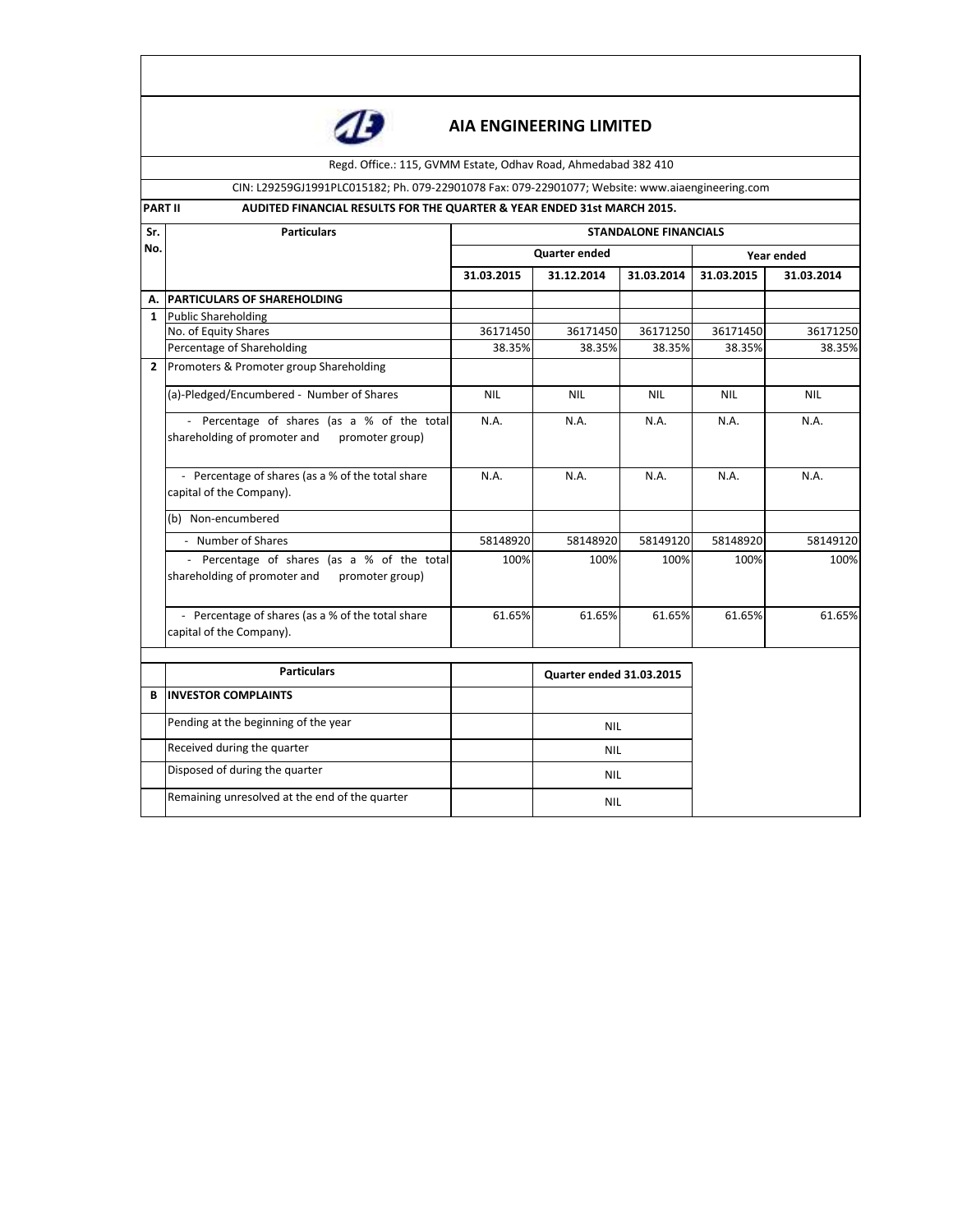#### **Note: - (Standalone)**

- 1. The above Un-audited Financial Results for the Quarter and Year ended 31<sup>st</sup> March 2015 have been reviewed by the Audit Committee and were taken on record by the Board of Directors in their respective meetings held on  $19<sup>th</sup>$  May 2015.
- 2. The Board of Directors of the Company have recommended a dividend of Rs.8.00 (400%) per Equity Share of Rs.2 each amounting to Rs.9079.80 Lacs (including a Corporate Dividend Tax of Rs.1534.17 Lacs) for the year 2014-15.
- 3. The Company has only one primary segment i.e. manufacturing of High Chrome Mill Internals.
- 4. The consolidated Financial Results comprises of the results of the parent company i.e. AIA Engineering Ltd. and its subsidiaries viz. Welcast Steels Ltd., Bangalore, Vega Industries (Middle East) F.Z.E.,UAE, Vega Industries Ltd., U.K., Vega Industries Ltd., U.S.A., Vega Steel Industries (RSA) (Proprietary) Ltd., South Africa and Wuxi Weigejia Trade Co. Ltd., China.

|                                              |                          | (Rs. in Lacs)            |  |
|----------------------------------------------|--------------------------|--------------------------|--|
|                                              |                          | <b>STANDALONE</b>        |  |
| Particulars                                  | As at<br>31st March 2015 | As at<br>31st March 2014 |  |
|                                              | <b>Audited</b>           | <b>Audited</b>           |  |
| <b>EQUITY AND LIABILITIES</b><br>A           |                          |                          |  |
| <b>1 SHAREHOLDERS FUND:</b>                  |                          |                          |  |
| (a) Capital                                  | 1,886.41                 | 1,886.41                 |  |
| (b) Reserves and Surplus                     | 163278.36                | 129,318.88               |  |
| Sub-total - Shareholders' funds              | 165164.77                | 131,205.29               |  |
| 2. Share application money pending allotment |                          |                          |  |
| 3. Minority Interest                         |                          |                          |  |
| 4 Non-Current Liabilities:                   |                          |                          |  |
| (a) Long-term Borrowings                     | 5,507.39                 | 8,671.76                 |  |
| (b) Deferred Tax Liabilities (net)           | 2,588.60                 | 2,143.71                 |  |
| (c) Other long-term liabilities              |                          |                          |  |
| (d) Long-term Provisions                     | 574.71                   | 375.08                   |  |
| Sub-total - Non-Current Liabilities          | 8,670.70                 | 11,190.55                |  |
| <b>5</b> Current Liabilities:                |                          |                          |  |
| (a) Short-term Borrowings                    |                          |                          |  |
| (b) Trade Payables                           | 11,286.98                | 11,968.38                |  |
| (c) Other Current liabilities                | 6,641.42                 | 4,460.47                 |  |
| (d) Short-term Provisions                    | 10512.56                 | 10,253.12                |  |
| Sub-total - Current Liabilities              | 28440.96                 | 26,681.97                |  |
| <b>TOTAL - EQUITY AND LIABILITIES</b>        | 202,276.43               | 169,077.81               |  |

5. Statement of Assets and Liabilities as at  $31<sup>st</sup>$  March 2015.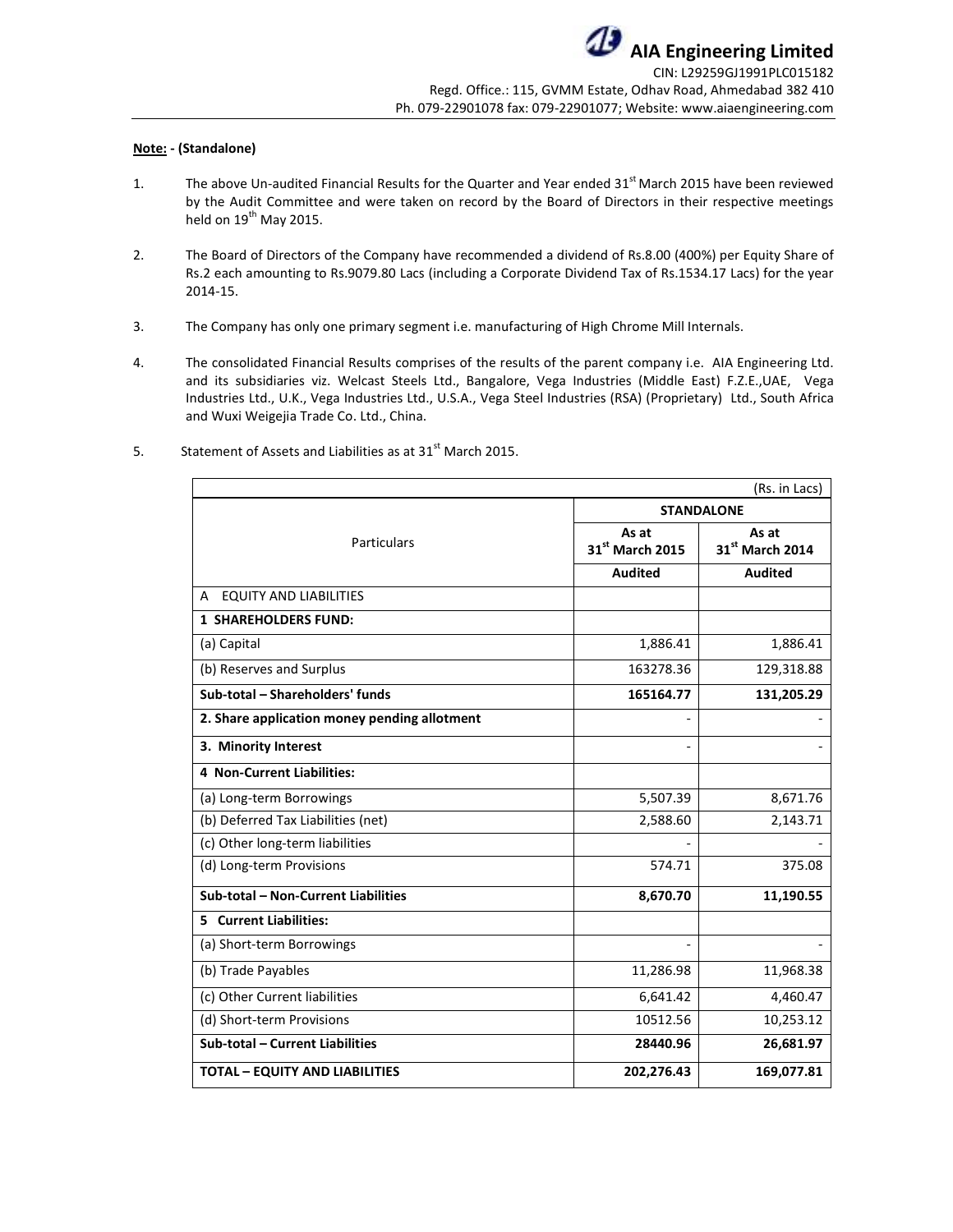**AIA Engineering Limited** CIN: L29259GJ1991PLC015182

Regd. Office.: 115, GVMM Estate, Odhav Road, Ahmedabad 382 410 Ph. 079-22901078 fax: 079-22901077; Website: www.aiaengineering.com

| <b>B. ASSETS</b>                  |            | (Rs. in Lacs) |
|-----------------------------------|------------|---------------|
| <b>Non-Current Assets:</b><br>1   |            |               |
| (a) Fixed Assets                  | 57691.70   | 46,653.49     |
| (b) Goodwill on Consolidation     |            |               |
| (c) Non-Current Investments       | 1490.53    | 1,491.03      |
| (d) Deferred Tax Assets (Net)     |            |               |
| (e) Long term loans and advances  | 3309.19    | 1,496.29      |
| (f) Other Non Current Assets      | 424.05     | 98.27         |
| Sub-total - Non-Current Assets    | 62,915.47  | 49,739.08     |
| 2 Current Assets:                 |            |               |
| (a) Current Investments           | 60,074.86  | 50,134.96     |
| (b) Inventories                   | 22,643.25  | 21,940.25     |
| (c) Trade Receivables             | 22,638.22  | 22,136.13     |
| (d) Cash and Cash equivalents     | 12,389.21  | 8,298.76      |
| (e) Short Term Loans and advances | 21,603.81  | 16,803.91     |
| (f) Other Current Assets          | 11.61      | 24.72         |
| Sub-total - Current Assets        | 139,360.96 | 119,338.73    |
| <b>TOTAL – ASSETS</b>             | 202276.43  | 169,077.81    |

- 6. The previous Period / Year figures have been regrouped, reclassified and restated wherever necessary to make them comparable with the current periods / Year figures.
- 7. During the year, the Company has calculated depreciation on certain Fixed Assets as per the useful life specified in Part C of Schedule II of the Companies Act, 2013 or useful life re-assessed by the Company on which useful life is different from those specified in Part C of Schedule II of Companies Act, 2013. However, Consequent to the Notification dated 29th August, 2014 of Ministry of Corporate Affairs, Govt. of India, New Delhi, Company has decided to calculate the Depreciation on its all Fixed Asset based on their useful lives prescribed in Part "C" of Schedule II of the Companies Act, 2013. Accordingly, the Company has also recomputed the Depreciation for the year on this line, which has resulted into excess Depreciation of Rs.2207.62 Lacs during this year.

Considering the above, Depreciation of Rs. 241.95 Lacs and Deferred Tax of Rs. 82.24 Lacs thereon, on account of Assets whose useful life is already exhausted as on 1st April, 2014 have been adjusted to General Reserve.

> By Order of Board of Directors For AIA Engineering Ltd.

> > Sd/-

Place: Ahmedabad (Bhadresh K. Shah) Date:  $19^{th}$  May 2015 Managing Director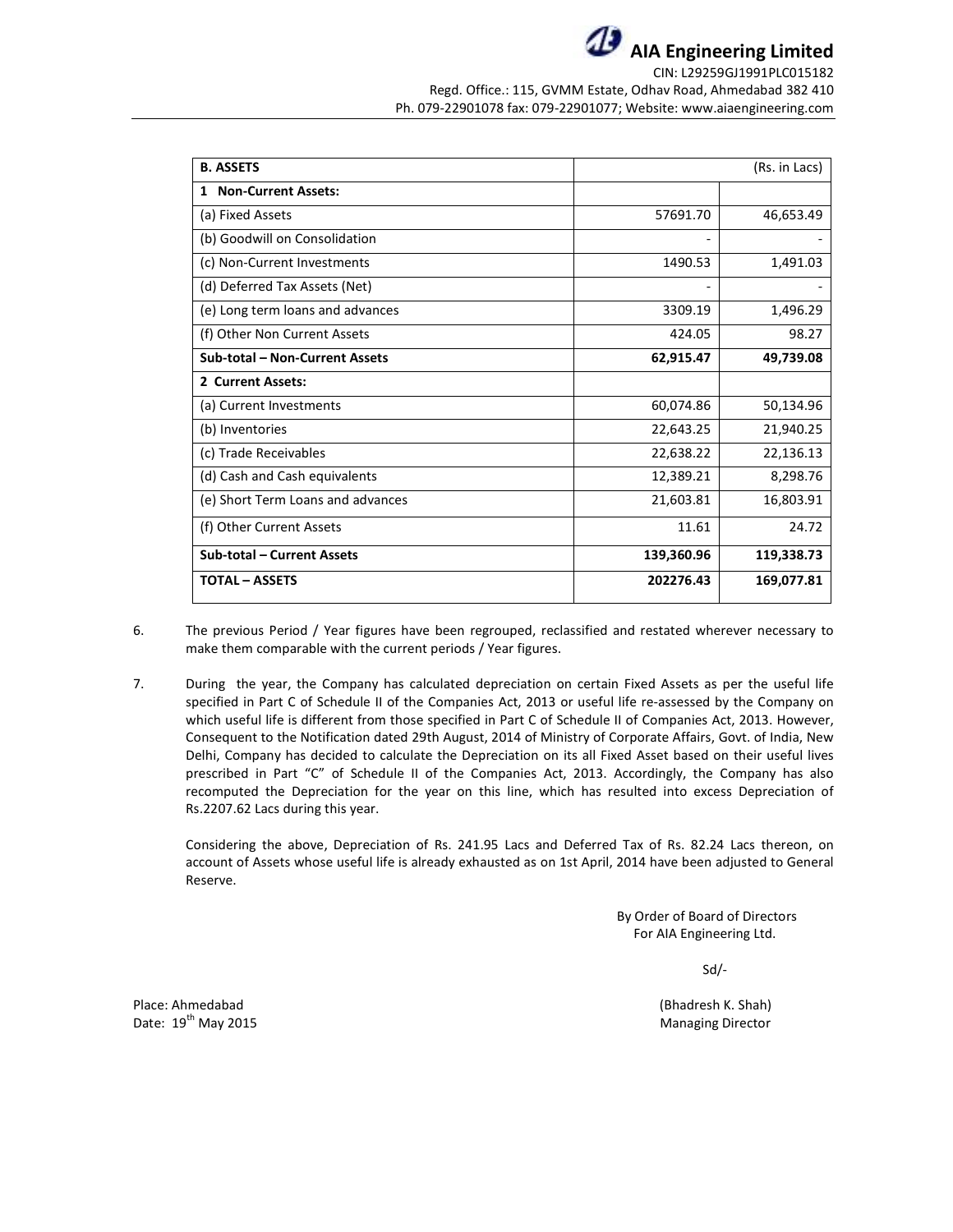Regd. Office.: 115, GVMM Estate, Odhav Road, Ahmedabad 382 410

CIN: L29259GJ1991PLC015182; Ph. 079-22901078 Fax: 079-22901077; Website: www.aiaengineering.com

#### **PART I AUDITED FINANCIAL RESULTS FOR THE QUARTER & YEAR ENDED 31st MARCH, 2015**

(Rs. in Lacs)

| Sr.            | <b>Particulars</b>                                                  |                                    |            | <b>CONSOLIDATED FINANCIALS</b> |                |                |
|----------------|---------------------------------------------------------------------|------------------------------------|------------|--------------------------------|----------------|----------------|
| No.            |                                                                     | Year ended<br><b>Quarter ended</b> |            |                                |                |                |
|                |                                                                     | 31.03.2015                         | 31.12.2014 | 31.03.2014                     | 31.03.2015     | 31.03.2014     |
|                |                                                                     | <b>Audited</b>                     | Un-audited | <b>Audited</b>                 | <b>Audited</b> | <b>Audited</b> |
|                |                                                                     | (1)                                | (2)        | (3)                            | (4)            | (6)            |
| 1              | Net Sales / Income from operations (Net of Excise duty)             | 58727.01                           | 49292.68   | 56571.34                       | 210774.83      | 201676.88      |
|                | Other Operating Income                                              | 1754.05                            | 2138.42    | 1094.05                        | 7588.86        | 6330.95        |
| $\overline{2}$ | <b>Total Income from Operations (net)</b><br>Expenditure :          | 60481.06                           | 51431.10   | 57665.39                       | 218363.69      | 208007.83      |
|                | a) Cost of Material Consumed                                        | 21092.78                           | 21354.04   | 19685.90                       | 86063.29       | 72681.49       |
|                | b) Purchase of Stock-in-Trade                                       |                                    |            |                                |                |                |
|                | c)Changes in Inventories of Finished Goods, Work-in-progress        | 645.00                             | (7002.92)  | 3867.55                        | (9903.05)      | 6958.68        |
|                | and stock-in-trade                                                  |                                    |            |                                |                |                |
|                | d) Employee benefits expense                                        | 2757.67                            | 2400.75    | 1567.36                        | 9811.13        | 8883.53        |
|                | e) Depreciation & amortization expenses                             | 1804.10                            | 1811.14    | 1082.00                        | 6974.68        | 3814.22        |
|                | f) Other Expenses                                                   | 20236.98                           | 19456.22   | 16021.40                       | 73911.49       | 69268.89       |
|                | g) Total Expenditure (a+b+c+d+e+f))                                 | 46536.53                           | 38019.23   | 42224.21                       | 166857.54      | 161606.81      |
| 3              | Profit from Operations before other Income, Finance Costs &         |                                    |            |                                | 51506.15       |                |
|                |                                                                     | 13944.53                           | 13411.87   | 15441.18                       |                | 46401.02       |
| 4              | <b>Exceptional Items (1-2)</b><br>Other Income                      | 1701.71                            | 2330.08    | 1191.10                        | 8321.59        | 3340.71        |
|                |                                                                     |                                    |            |                                |                |                |
| 5              | Profit from ordinary activities before Finance Costs &              | 15646.24                           | 15741.95   | 16632.28                       | 59827.74       | 49741.73       |
|                | <b>Exceptional Items (3+4)</b>                                      |                                    |            |                                |                |                |
| 6              | <b>Finance Costs</b>                                                | 165.22                             | 90.66      | 240.44                         | 393.55         | 636.45         |
| 7              | Profit from ordinary activities after Finance Costs but before      | 15481.02                           | 15651.29   | 16391.84                       | 59434.19       | 49105.28       |
|                | <b>Exceptional Items (5-6)</b>                                      |                                    |            |                                |                |                |
| 8              | <b>Exceptional Items</b>                                            |                                    |            |                                |                | 3111.00        |
| 9              | Profit (+) / Loss (-) from Ordinary Activities before Tax (7-8)     | 15481.02                           | 15651.29   | 16391.84                       | 59434.19       | 45994.28       |
| 10             | Tax Expenses (Provision for Taxation)                               |                                    |            |                                |                |                |
|                | (i) Current Tax                                                     | 4015.97                            | 4114.63    | 4323.77                        | 15795.75       | 13254.74       |
|                | (ii) Deferred Tax                                                   | 236.69                             | 34.94      | 88.53                          | 545.14         | 167.62         |
|                | Total Tax (i+ii)                                                    | 4252.66                            | 4149.57    | 4412.30                        | 16340.89       | 13422.36       |
| 11             | Net Profit (+) / Loss (-) from Ordinary Activities after Tax (9-10) | 11228.36                           | 11501.72   | 11979.54                       | 43093.30       | 32571.92       |
|                |                                                                     |                                    |            |                                |                |                |
| 12             | Extraordinary Items (Net of Tax Expenses Rs. NIL).                  |                                    |            |                                |                |                |
| 13             | Net Profit $(+)$ / Loss $(-)$ for the period $(11-12)$              | 11228.36                           | 11501.72   | 11979.54                       | 43093.30       | 32571.92       |
| 14             | Less: Share of profit / (loss) of Associates                        |                                    |            |                                |                |                |
| 15             | Less: Minority Interest                                             | (40.16)                            | (2.56)     | 20.30                          | (0.63)         | 74.94          |
| 16             | Net Profit after Minority Interest (13-14-15)                       | 11268.52                           | 11504.28   | 11959.24                       | 43093.93       | 32496.98       |
| 17             | Less: Prior Period Adjustment                                       |                                    |            |                                |                |                |
|                | 18 Net Profit after Adjustment (16-17)                              | 11268.52                           | 11504.28   | 11959.24                       | 43093.93       | 32496.98       |
| 19             | Paid-up Equity Share Capital - Face Value of Rs.2 each.             | 1886.41                            | 1886.41    | 1886.41                        | 1886.41        | 1886.41        |
|                |                                                                     |                                    |            |                                |                |                |
| 20             | Reserves excluding Revaluation Reserves as per Balance Sheet of     |                                    |            |                                | 206465.02      | 171987.01      |
|                | Previous accounting year                                            |                                    |            |                                |                |                |
| 21             | Earning Per Share (EPS) (In Rs.)                                    |                                    |            |                                |                |                |
|                | Basic and diluted EPS before & after Extraordinary items for the    |                                    |            |                                |                |                |
|                | period, for the year to date and for the previous year (not to be   |                                    |            |                                |                |                |
|                | annualised)                                                         |                                    |            |                                |                |                |
|                | <b>BASIC</b>                                                        | 11.95                              | 12.20      | 12.68                          | 45.69          | 34.45          |
|                |                                                                     |                                    |            |                                |                |                |
|                | <b>DILUTED</b>                                                      | 11.95                              | 12.20      | 12.68                          | 45.69          | 34.45          |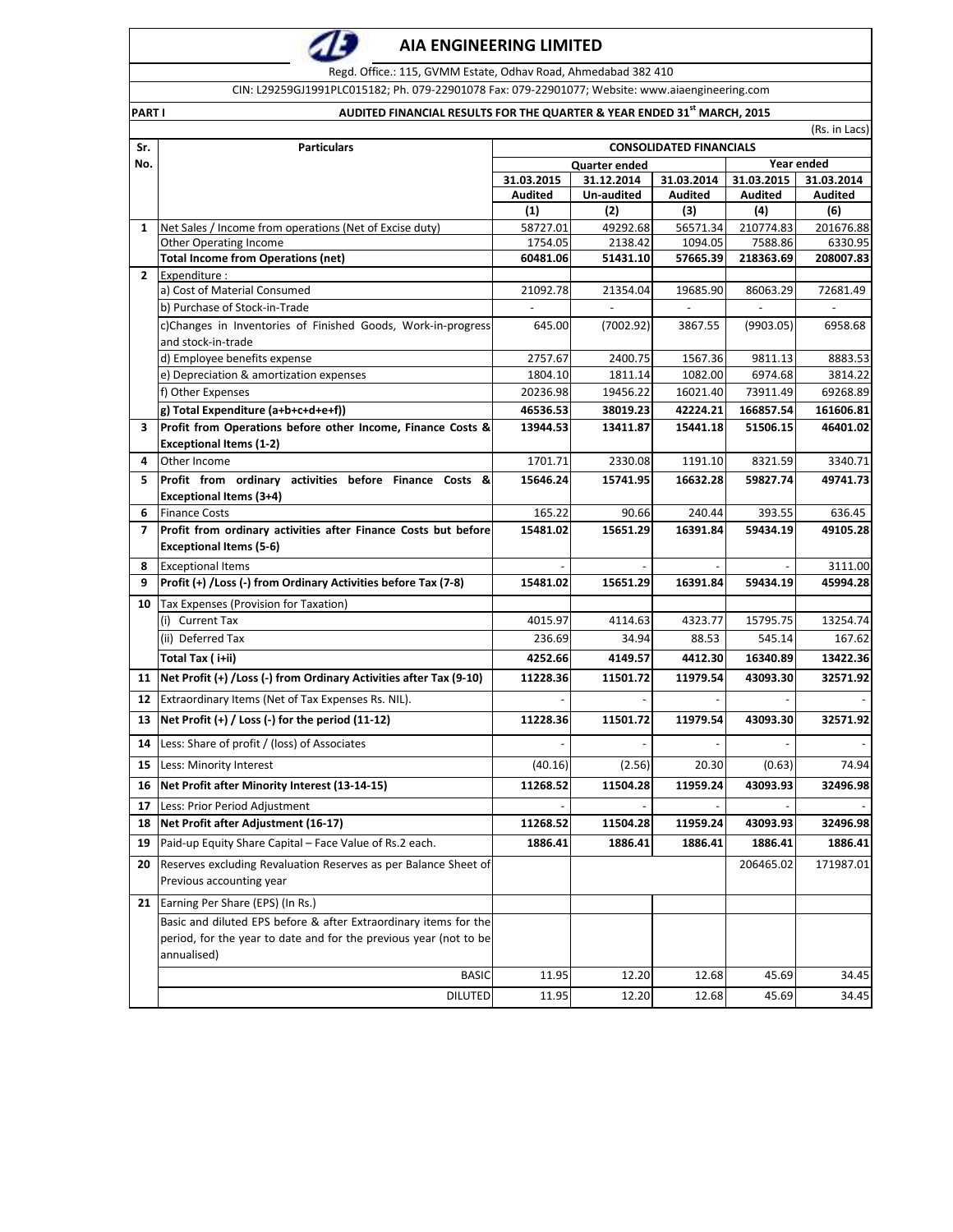

Regd. Office.: 115, GVMM Estate, Odhav Road, Ahmedabad 382 410

CIN: L29259GJ1991PLC015182; Ph. 079-22901078 Fax: 079-22901077; Website: www.aiaengineering.com

| <b>PART II</b> | AUDITED FINANCIAL RESULTS FOR THE QUARTER & YEAR ENDED 31st MARCH, 2015                     |                                |            |                |                |                |  |
|----------------|---------------------------------------------------------------------------------------------|--------------------------------|------------|----------------|----------------|----------------|--|
| Sr.            | <b>Particulars</b>                                                                          | <b>CONSOLIDATED FINANCIALS</b> |            |                |                |                |  |
| No.            |                                                                                             | 31.03.2015                     | 31.12.2014 | 31.03.2014     | 31.03.2015     | 31.03.2014     |  |
|                |                                                                                             | <b>Audited</b>                 | Un-audited | <b>Audited</b> | <b>Audited</b> | <b>Audited</b> |  |
| А.             | <b>PARTICULARS OF SHAREHOLDING</b>                                                          |                                |            |                |                |                |  |
| $\mathbf{1}$   | <b>Public Shareholding</b>                                                                  |                                |            |                |                |                |  |
|                | No. of Equity Shares                                                                        | 36171450                       | 36171450   | 36171250       | 36171450       | 36171250       |  |
|                | Percentage of Shareholding                                                                  | 38.35%                         | 38.35%     | 38.35%         | 38.35%         | 38.35%         |  |
| $\overline{2}$ | Promoters & Promoter group Shareholding                                                     |                                |            |                |                |                |  |
|                | (a) - Pledged/Encumbered - Number of Shares                                                 | <b>NIL</b>                     | <b>NIL</b> | <b>NIL</b>     | <b>NIL</b>     | <b>NIL</b>     |  |
|                | - Percentage of shares (as a % of the total shareholding of<br>promoter and promoter group) | N.A.                           | N.A.       | N.A.           | N.A.           | N.A.           |  |
|                | - Percentage of shares (as a % of the total share capital of the<br>Company).               | N.A.                           | N.A.       | N.A.           | N.A.           | N.A.           |  |
|                | (b) Non-encumbered                                                                          |                                |            |                |                |                |  |
|                | - Number of Shares                                                                          | 58148920                       | 58148920   | 58149120       | 58148920       | 58149120       |  |
|                | - Percentage of shares (as a % of the total shareholding of<br>promoter and promoter group) | 100%                           | 100%       | 100%           | 100%           | 100%           |  |
|                | - Percentage of shares (as a % of the total share capital of the<br>Company).               | 61.65%                         | 61.65%     | 61.65%         | 61.65%         | 61.65%         |  |
|                | <b>Particulars</b>                                                                          |                                | 31.03.2015 |                |                |                |  |
| B              | <b>INVESTOR COMPLAINTS</b>                                                                  |                                |            |                |                |                |  |
|                | Pending at the beginning of the year                                                        |                                | <b>NIL</b> |                |                |                |  |
|                | Received during the Quarter                                                                 |                                | <b>NIL</b> |                |                |                |  |
|                | Disposed of during the Quarter                                                              |                                | <b>NIL</b> |                |                |                |  |
|                | Remaining unresolved at the end of the Quarter                                              |                                | <b>NIL</b> |                |                |                |  |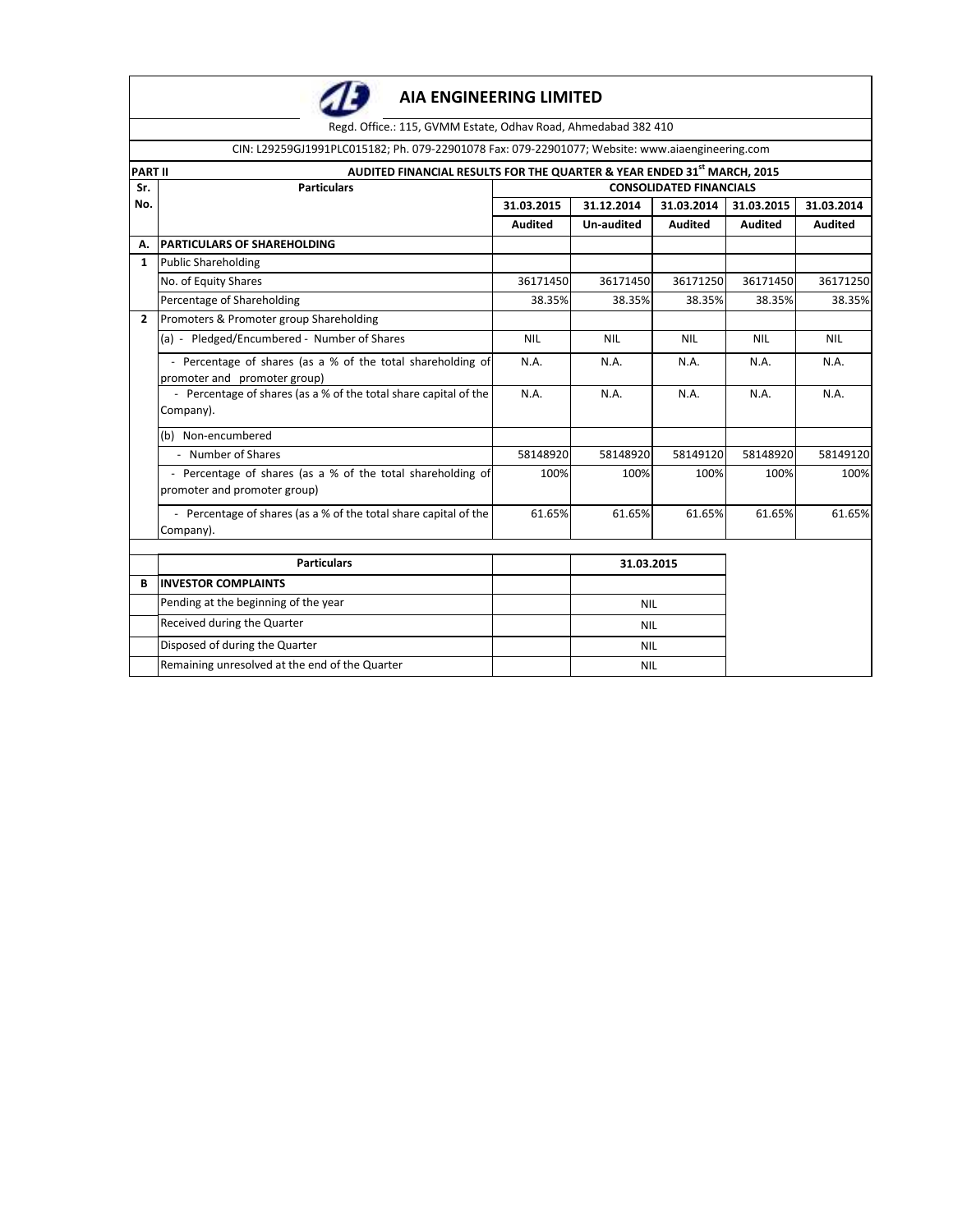#### **Note: - (Consolidated)**

- 1. The above Audited Financial Results for the Quarter and Year ended  $31^{st}$  March 2015 have been reviewed by the Audit Committee and were taken on record by the Board of Directors in their respective meetings held on  $19^{th}$  May 2015.
- 2. The Board of Directors of the Company have recommended a dividend of Rs.8.00 (400%) per Equity Share of Rs.2 each amounting to Rs.9079.80 Lacs (including a Corporate Dividend Tax of Rs.1534.17 Lacs) for the year 2014-15.
- 3. The Company has only one primary segment i.e. manufacturing of High Chrome Mill Internals.
- 4. The consolidated Financial Results comprises of the results of the parent company i.e. AIA Engineering Ltd. and its subsidiaries viz. Welcast Steels Ltd., Bangalore, Vega Industries (Middle East) F.Z.E., UAE, Vega Industries Ltd., U.K., Vega Industries Ltd., U.S.A., Vega Steel Industries (RSA) (Proprietary) Ltd., South Africa and Wuxi Weigejia Trade Co. Ltd., China.

|                                              |                          | (Rs. in Lacs)            |
|----------------------------------------------|--------------------------|--------------------------|
|                                              | <b>CONSOLIDATED</b>      |                          |
| <b>Particulars</b>                           | As at<br>31st March 2015 | As at<br>31st March 2014 |
|                                              | <b>Audited</b>           | <b>Audited</b>           |
| <b>EQUITY AND LIABILITIES</b><br>A           |                          |                          |
| <b>1 SHAREHOLDERS FUND:</b>                  |                          |                          |
| (a) Capital                                  | 1,886.41                 | 1,886.41                 |
| (b) Reserves and Surplus                     | 206,474.14               | 171997.55                |
| Sub-total - Shareholders' funds              | 208,360.55               | 173883.96                |
| 2. Share application money pending allotment |                          |                          |
| 3. Minority Interest                         | 773.42                   | 781.01                   |
| <b>4 Non-Current Liabilities:</b>            |                          |                          |
| (a) Long-term Borrowings                     | 5,507.39                 | 8,671.76                 |
| (b) Deferred Tax Liabilities (net)           | 2,464.63                 | 1,995.92                 |
| (c) Other long-term liabilities              |                          |                          |
| (d) Long-term Provisions                     | 898.26                   | 646.05                   |
| Sub-total - Non-Current Liabilities          | 8,870.28                 | 11,313.73                |
| <b>Current Liabilities:</b><br>5.            |                          |                          |
| (a) Short-term Borrowings                    | 905.28                   | 325.00                   |
| (b) Trade Payables                           | 11,911.45                | 13,289.94                |
| (c) Other Current liabilities                | 10,182.90                | 11,611.27                |
| (d) Short-term Provisions                    | 13,876.12                | 12084.68                 |
| Sub-total - Current Liabilities              | 36,875.75                | 37310.89                 |
| <b>TOTAL - EQUITY AND LIABILITIES</b>        | 254,880.00               | 223,289.59               |

5. Statement of Assets and Liabilities as at 31<sup>st</sup> March, 2015.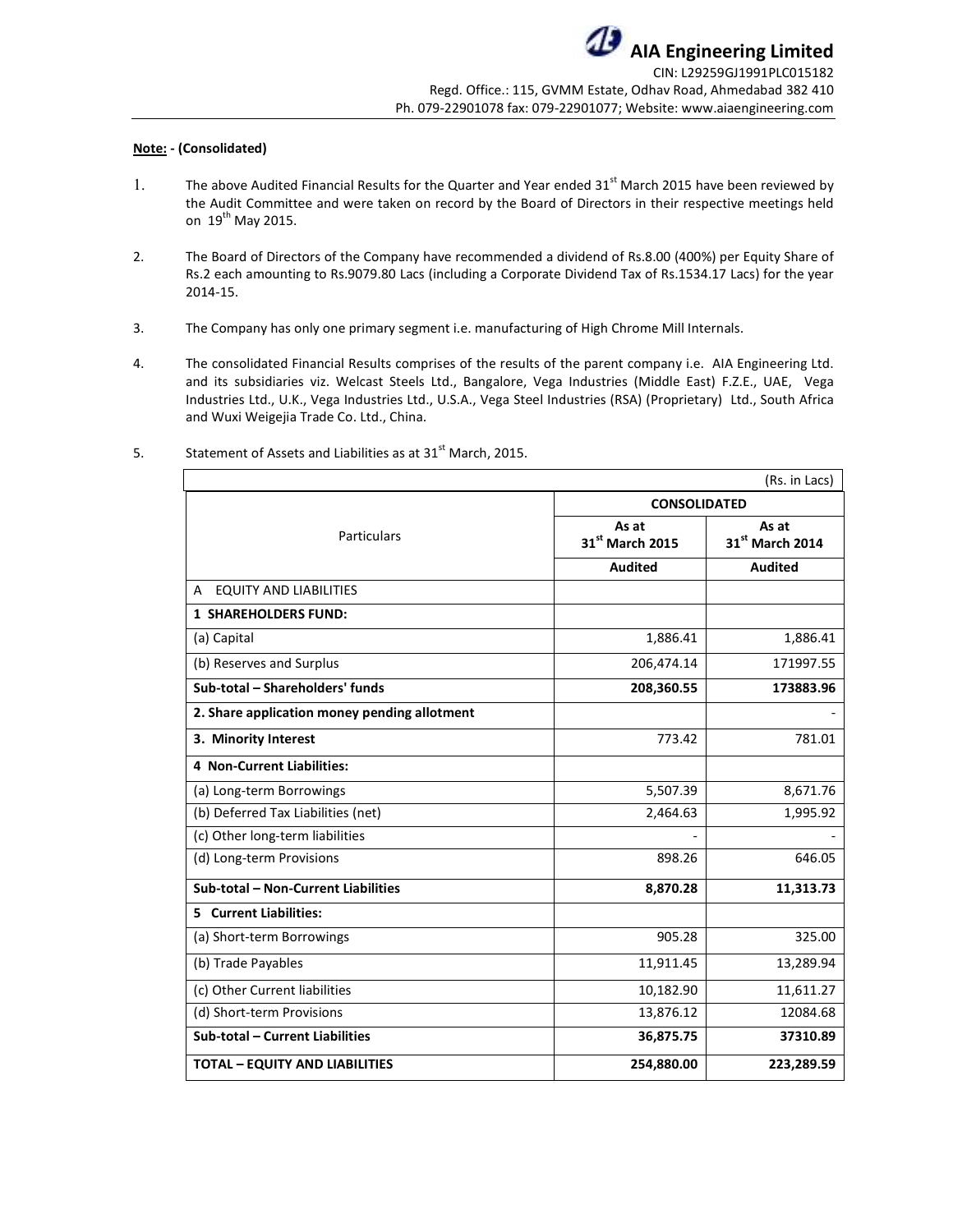

| <b>B. ASSETS</b>                  |           | (Rs. in Lacs) |
|-----------------------------------|-----------|---------------|
| <b>Non-Current Assets:</b><br>1   |           |               |
| (a) Fixed Assets                  | 57838.76  | 46741.45      |
| (b) Goodwill on Consolidation     | 1953.06   | 2099.74       |
| (c) Non-Current Investments       | 0.10      | 0.60          |
| (d) Deferred Tax Assets (Net)     | ۰         |               |
| (e) Long term loans and advances  | 4030.17   | 2118.15       |
| (f) Other Non Current Assets      | 424.14    | 98.36         |
| Sub-total - Non-Current Assets    | 64246.23  | 51058.30      |
| 2 Current Assets:                 |           |               |
| (a) Current Investments           | 63695.70  | 52909.35      |
| (b) Inventories                   | 45963.67  | 35077.41      |
| (c) Trade Receivables             | 39375.49  | 43148.15      |
| (d) Cash and Cash equivalents     | 18679.34  | 21976.36      |
| (e) Short Term Loans and advances | 22865.03  | 19087.70      |
| (f) Other Current Assets          | 54.54     | 32.32         |
| Sub-total - Current Assets        | 190633.77 | 172231.29     |
| <b>TOTAL - ASSETS</b>             | 254880.00 | 223289.59     |

- 6. The previous Period / Year figures have been regrouped, reclassified and restated wherever necessary to make them comparable with the current periods / Year figures.
- 7. During the year, the Company has calculated depreciation on certain Fixed Assets as per the useful life specified in Part C of Schedule II of the Companies Act, 2013 or useful life re-assessed by the Company on which useful life is different from those specified in Part C of Schedule II of Companies Act, 2013. However, Consequent to the Notification dated 29th August, 2014 of Ministry of Corporate Affairs, Govt. of India, New Delhi, Company has decided to calculate the Depreciation on its all Fixed Asset based on their useful lives prescribed in Part "C" of Schedule II of the Companies Act, 2013. Accordingly, the Company has also recomputed the Depreciation for the year on this line, which has resulted into excess Depreciation of Rs.2207.62 Lacs in AIA Engineering Limited and Rs. 55.44 lacs in Welcast Steels Limited during this year.

Considering the above, Rs. 159.71 Lacs in AIA Engineering limited and Rs. 12.27 Lacs in Welcast Steels Limited (Net of Deferred Tax) has been charged to General Reserve on account of Assets whose useful life is already expired as on 1st April, 2014.

|                   |            |                       |            |                    | (Rs. In Lacs) |
|-------------------|------------|-----------------------|------------|--------------------|---------------|
| Particulars       |            | For the Quarter ended |            | For the Year ended |               |
|                   | 31.03.2015 | 31.12.2014            | 31.03.2014 | 31.03.2015         | 31.03.2014    |
|                   | Audited    | Un-audited            | Audited    | Audited            | Audited       |
| Turnover          | 58849.80   | 51013.50              | 46574.06   | 201828.03          | 171993.28     |
| Profit Before Tax | 19800.27   | 13237.02              | 13798.37   | 57524.36           | 41581.91      |
| Profit After Tax  | 15549.15   | 9180.77               | 9510.98    | 41457.19           | 28503.93      |

8. The details of the following items on the Stand-alone basis are as follows: